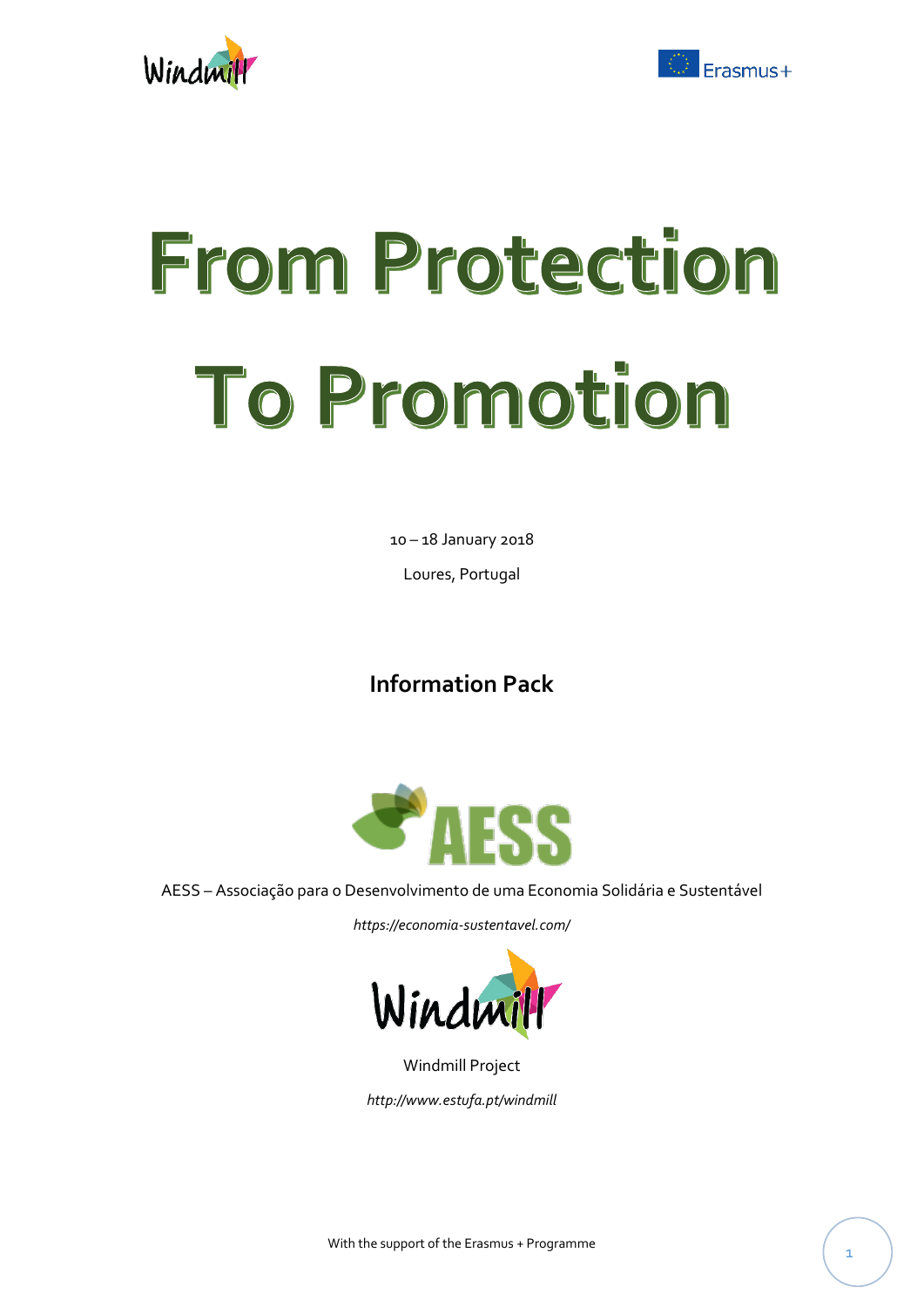



## Summary

Dear participant of the TC "From Protection to Promotion",

With this info pack we would like to provide you with some information that will help you to be prepared for the TC as well as for your arrival and stay in Portugal.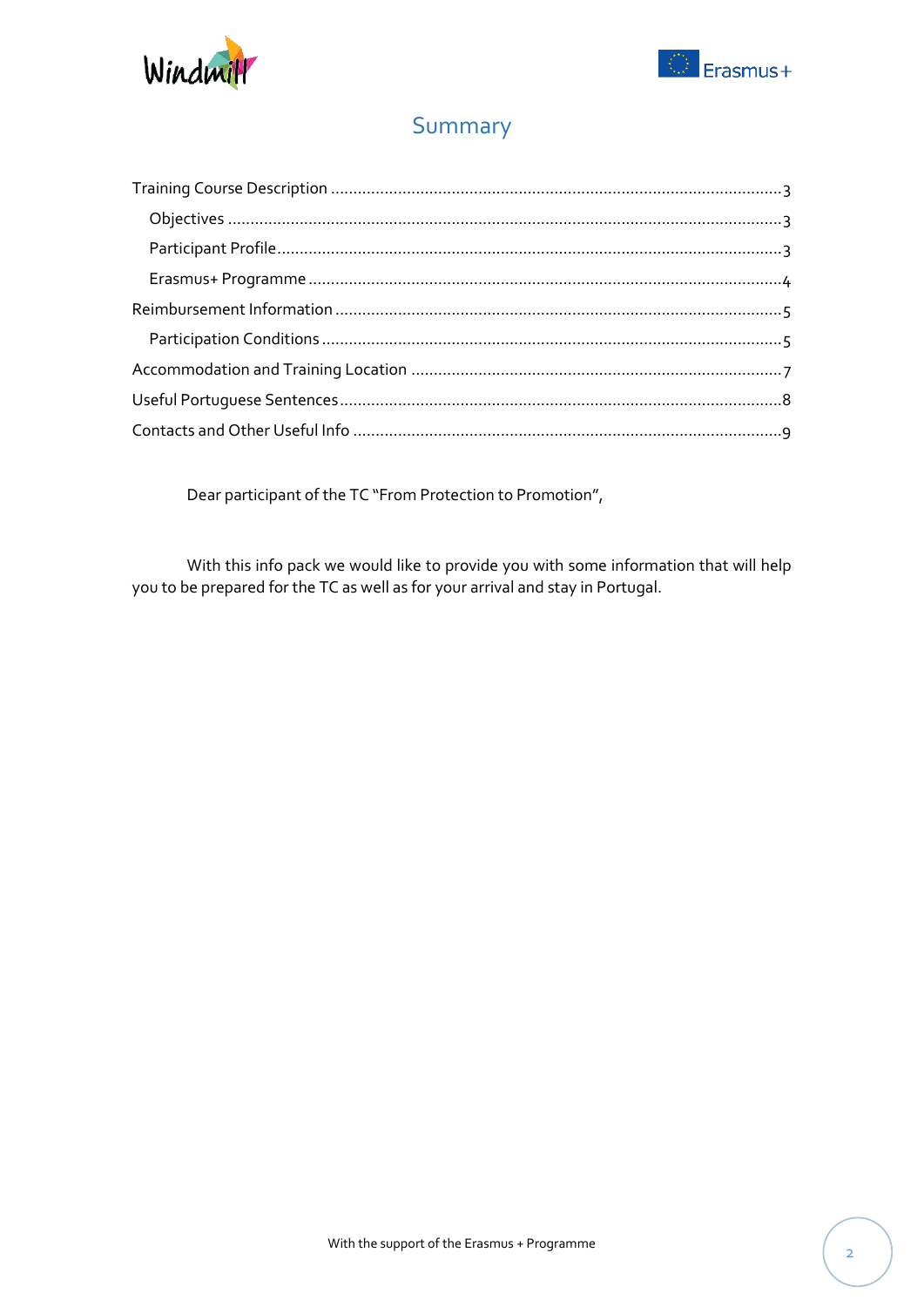

## Training Course Description

<span id="page-2-0"></span>AESS (Associação para o Desenvolvimento de uma Economia Solidária e Sustentável), the youth organization from Portugal, invites you to join us in the 7-day training course "From Protection to Promotion" (10th is arrival day and 18th is departure day). The project will be hosted in Loures, near Lisbon.

We will bring together youth workers from 8 countries:

- **Portugal** (AESS, Associação para o Desenvolvimento de uma Economia Solidária e Sustentável)
- **Czech Republic** (EYCB, EUROPEAN YOUTH CENTRE BRECLAV)
- **Croatia** (NEZAVISNA UDRUGA MLADIH)
- **Estonia** (MTÜ Shokkin group)
- **Italy** (Shokkin Group Italia)
- **Poland** (Stowarzyszenie "Mlodzi dla Ciebie")
- **Spain** (Xuventude Verde Polo Cambio)
- **Bulgaria** (Zavod za Idei)
- **Lithuania** (ASOCIACIJA AKTYVISTAI)

#### <span id="page-2-1"></span>**Objectives**

The main objective of mobility of youth workers is to develop media literacy amongst young workers, give them tools to spread the idea of critical thinking to prevent unwanted results of media illiteracy.

Specific objectives of mobility of youth workers are:

- to give youngsters tools to help their peers face the risk of social exclusion, as a result of radicalization;
- to help youth workers prevent xenophobia created by media amongst youngsters;
- to give understanding how social pressure created by social media works;
- give skills to host workshop for young people in their organizations on this topic and include media literacy as a part of their youth exchanges or training courses.

#### <span id="page-2-2"></span>Participant Profile

From Protection to Promotion is targeting 18+ people satisfying the following requirements:

- at least Intermediate level of English Language;
- have great interest in media literacy and critical thinking;
- motivation in attending the training course and participate actively;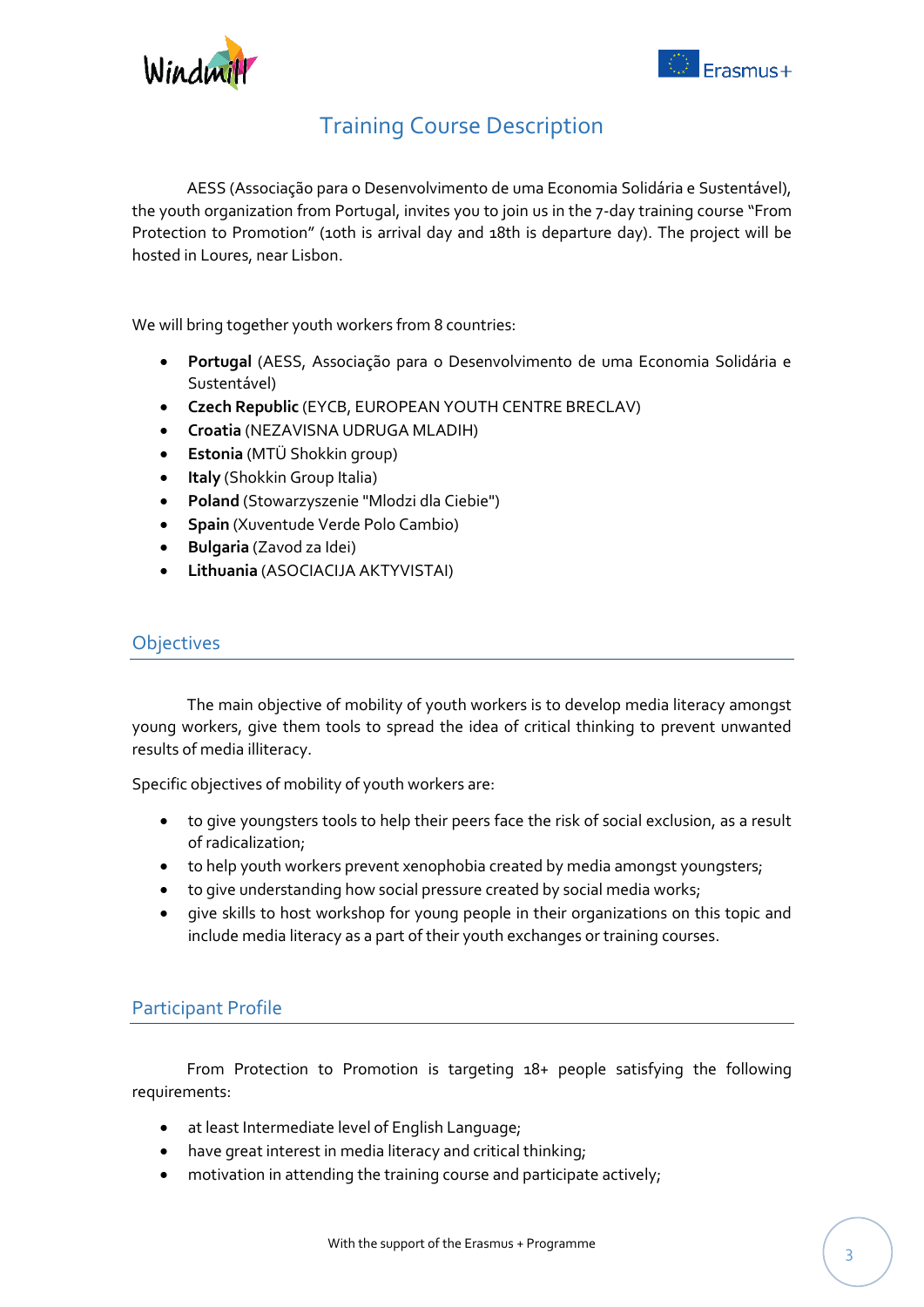

- are eager to use knowledge gained during this TC in their communities and organizations;
- one of the participants should be the leader/project manager of the organization or a youth worker, who will have power to implement changes in partner organization in order to disseminate results of this project;
- another participant should be responsible for social media/PR/marketing of the organization;
- the 3rd participant should be a person with fewer opportunities, facing either social, economic or geographical obstacles. It's better focus on people facing social exclusion.

#### <span id="page-3-0"></span>Erasmus+ Programme

Erasmus+ (2014 -2020) aims to boost skills and employability, as well as modernizing Education, Training, and Youth work. The seven year programme will have a budget of  $\epsilon_{14.7}$ billion; a 40% increase compared to current spending levels, reflecting the EU's commitment to investing in these areas. Erasmus+ will provide opportunities for over 4 million Europeans to study, train, gain work experience and volunteer abroad. Erasmus+ will support transnational partnerships among Education, Training, and Youth institutions and organizations to foster cooperation and bridge the worlds of Education and work in order to tackle the skills gaps we are facing in Europe. For further information, please visit:

http://ec.europa.eu/programmes/erasmus-plus/index\_en.htm.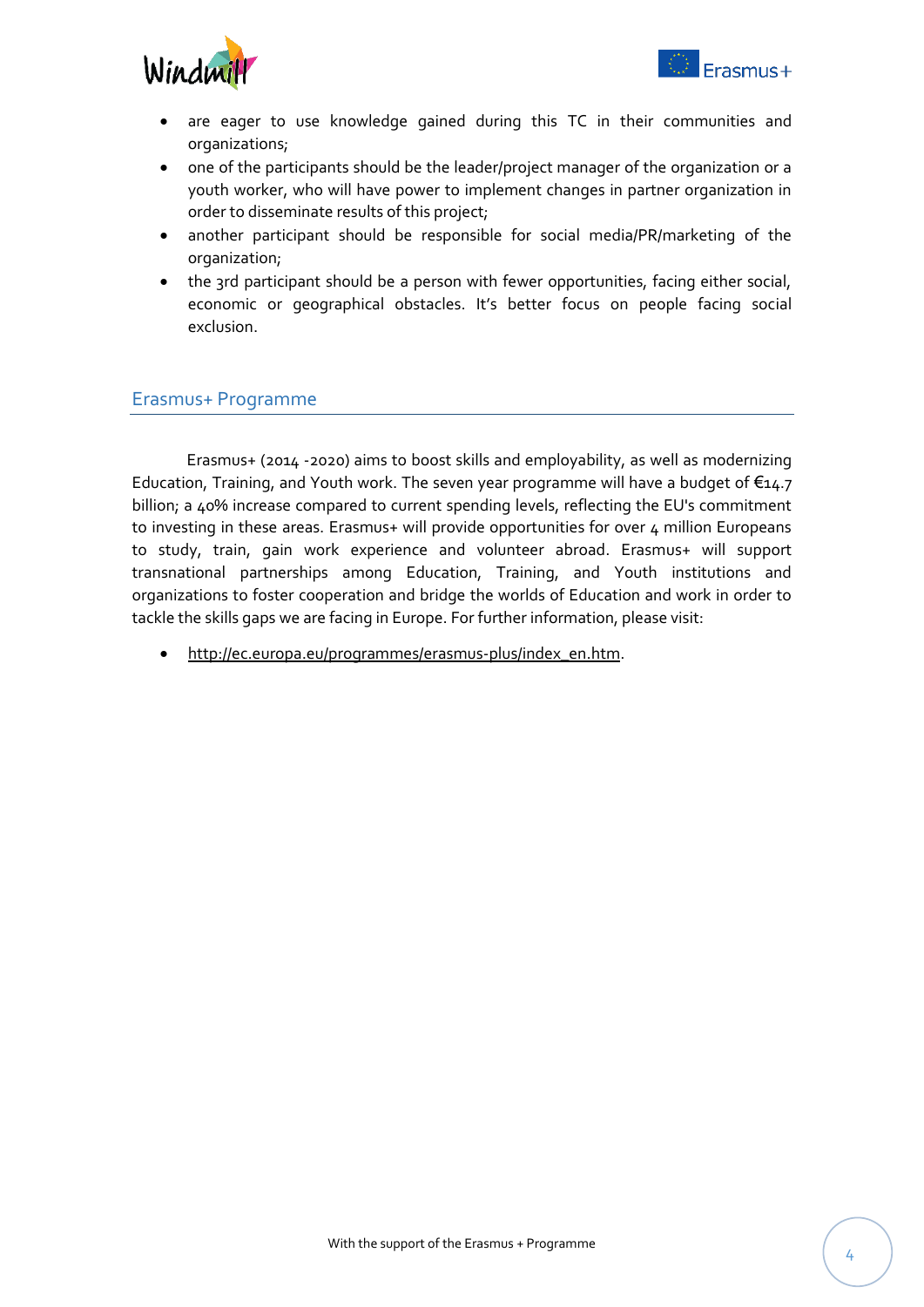

## Reimbursement Information

#### <span id="page-4-1"></span><span id="page-4-0"></span>Participation Conditions

- Food and accommodation is fully covered by the organizers with the support of the European Commission's Erasmus+ Programme;
- We don't cover insurance, please make it as your commitment to the training;
- Travel costs will be reimbursed, up to travel cost limit (listed below) according to Erasmus + programme rules listed below. Before purchasing tickets, you have to get a confirmation from organizers (send the tickets you want to buy on e-mail written in contacts);
- Travel costs are based on the automatic calculation of the costs based on the distance calculator from the European Commission. For each country, this is the budget granted for travel expenses:

| Country<br>(number of participants) | Max amount<br>per participant |
|-------------------------------------|-------------------------------|
| Croatia (3)                         | 360 Euro                      |
| Bulgaria (3)                        | 360 Euro                      |
| Italy $(3)$                         | 275 Euro                      |
| Poland $(3)$                        | 360 Euro                      |
| Lithuania (3)                       | 530 Euro                      |
| Czech Republic (3)                  | 360 Euro                      |
| Spin(3)                             | 180 Euro                      |
| Estonia (3)                         | 530 Euro                      |

The nearest airport to Loures is Lisbon Airport. The tickets should be bought with a maximum of 4 extra days (plus or minus), although those days will be subject to your own costs.

In order to get your reimbursement, please pay attention to the following procedure:

- 1. First of all, **KEEP ALL** the tickets you get to prove your expenses (bus tickets, train tickets, electronic flight ticket, travel agency reservations, electronic receipts etc.). For train and bus tickets make sure the date, the itinerary and the price are visible on the ticket. We can't reimburse money if you take taxi.
- 2. Second: **KEEP ALL** your flight boarding passes (outward and return).

#### **Remember!**

**We cannot reimburse you if we do not receive the details and proofs of your expenses!**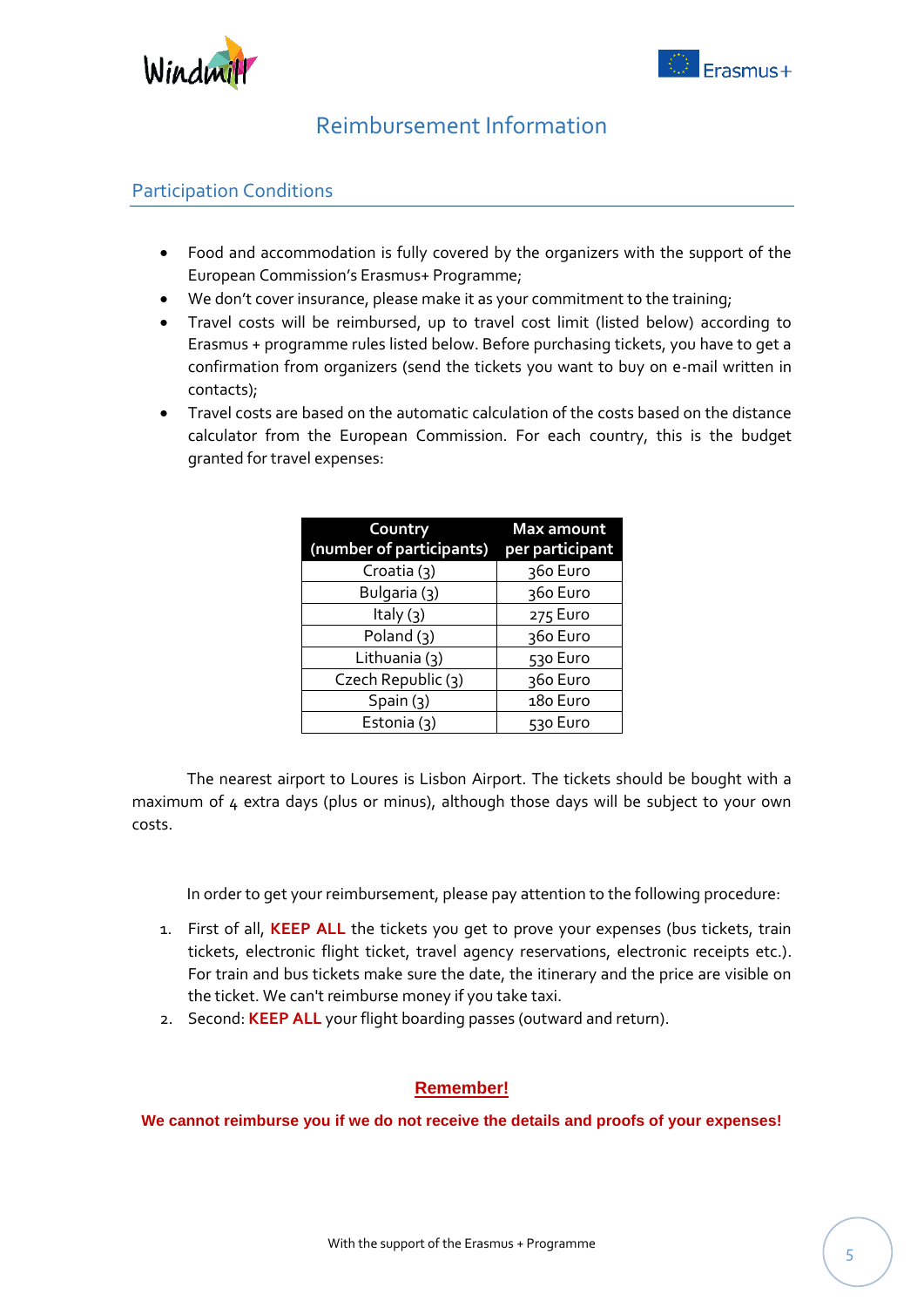



During the TC we will ask you to bring directly with you the printed copies of:

- All original tickets and receipts with the price (electronic receipts without the price cannot be considered);
- Outward boarding pass;
- Photocopy of your ID card or Passport.

After your return we will ask you to send us by postcard the originals of the returning boarding pass or other receipts and once we have all originals, we will proceed with the reimbursement by bank transfer through the organization or team leader.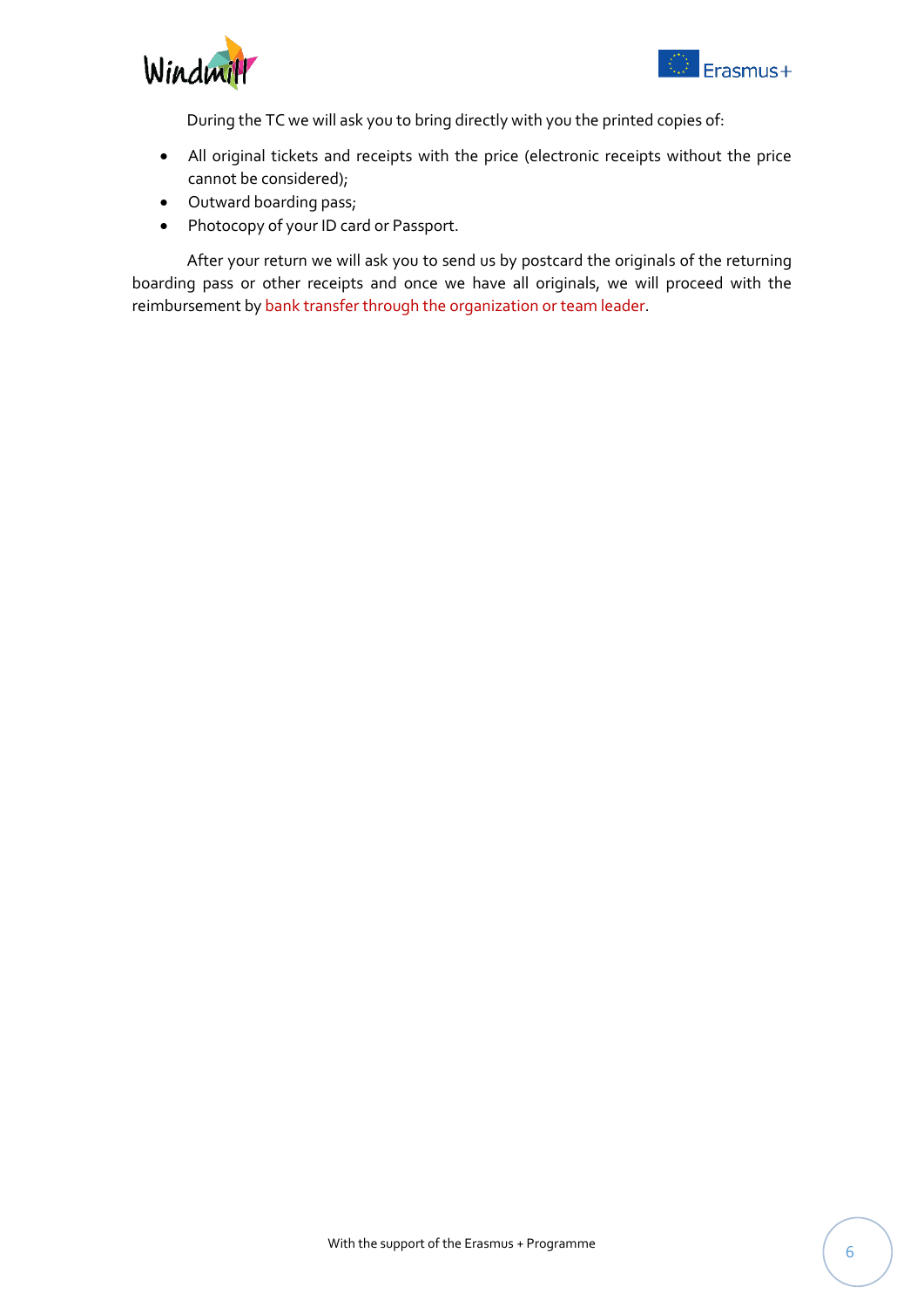



## Accommodation and Training Location

<span id="page-6-0"></span>The TC will take place in a young host home, a private institution of social solidarity founded by Father Américo (an important Portuguese benefactor who dedicated his life to the neediest), and whose objective is to welcome, educate and integrate into society children and young people who, for whatever reason, have been deprived of a healthy family environment. Accommodation will be done in the dormitories of Quinta da Mitra, in Santo Antão do Tojal, at the outskirt of Loures. From here you can enjoy a full experience of the Portuguese cultural spirit of a local town. Information about towel, slippers, and personal care products will be clear and provided later.

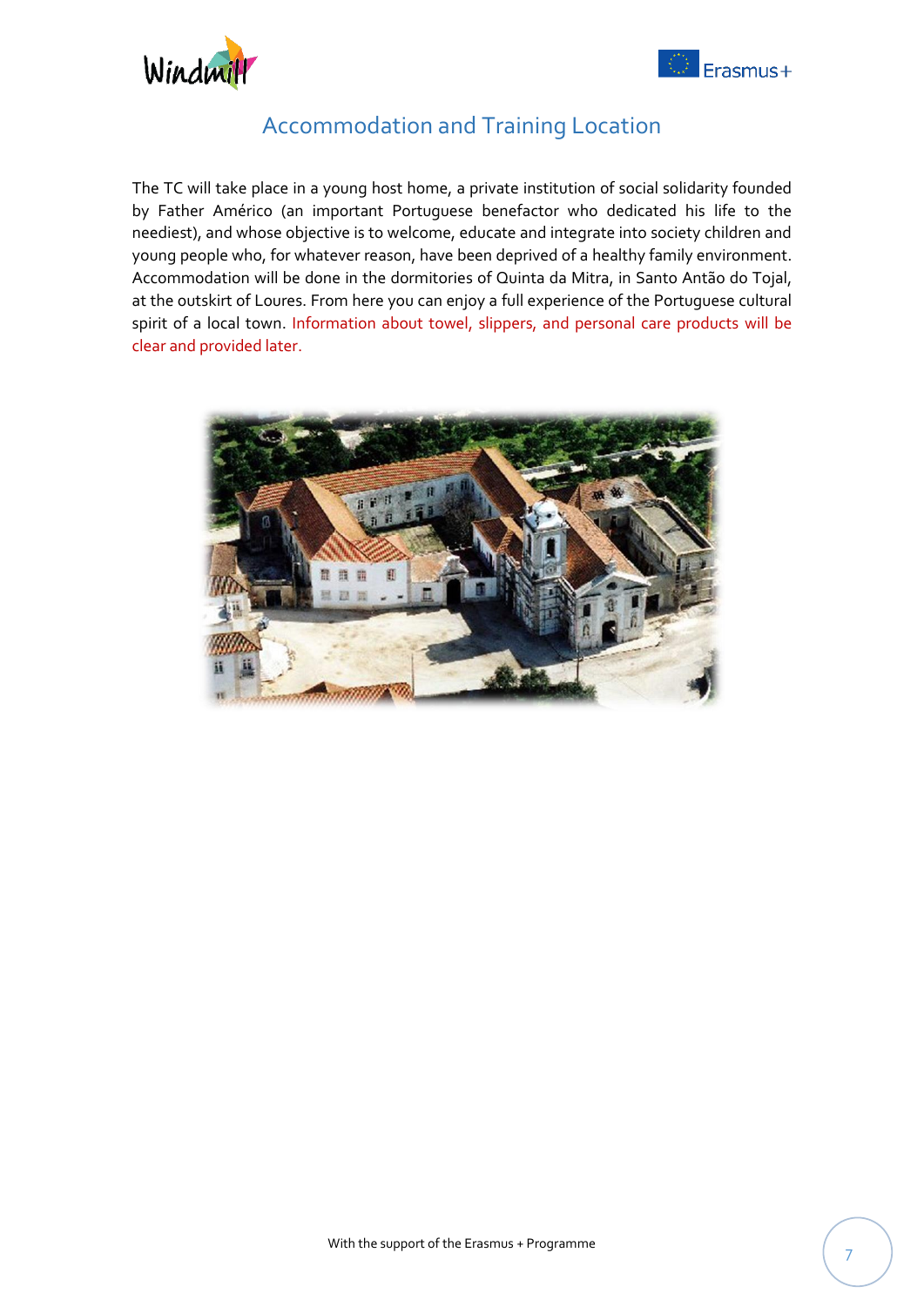

Useful Portuguese Sentences

<span id="page-7-0"></span>

| My name is                      | Chamo-me                        |
|---------------------------------|---------------------------------|
| Good Morning                    | <b>Bom Dia!</b>                 |
| Good Afternoon                  | Boa Tarde!                      |
| Good Evening                    | Boa Tarde!                      |
| Good Night                      | <b>Boa Noite!</b>               |
| How are you?                    | Como estás?                     |
| I'm fine!                       | Estou bem!                      |
| I feel bad!                     | Sinto-me mal!                   |
| I come from                     | Venho de                        |
| I would like to buy a bottle of | Gostaria de comprar uma garrafa |
| water.                          | de água.                        |
|                                 |                                 |
| I would like to buy a sandwich. | Gostaria de comprar uma sandes. |
| I would like to buy an ice-     | Gostaria de comprar um gelado.  |
| cream.                          |                                 |
| How much is it?                 | Quanto é?                       |
| Thank you!                      | Obrigado!                       |
| Excuse me!                      | Perdão!                         |
| I'm Sorry!                      | Desculpa!                       |
| I don't understand.             | Não compreendo.                 |
| Do you speak English?           | Fala Inglês?                    |
| I don't speak Portuguese.       | Eu não falo Português.          |



C Erasmus+